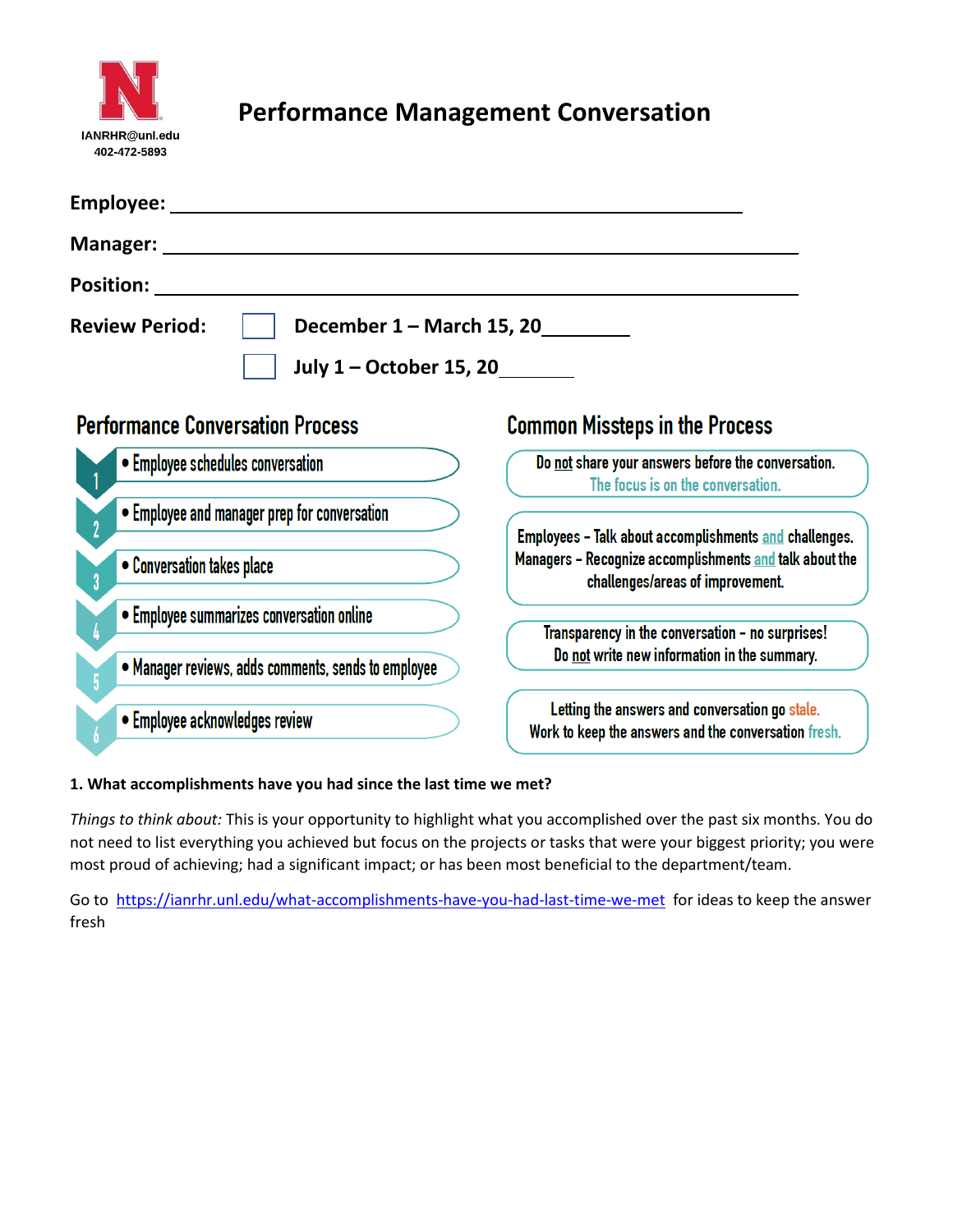## **2. Do we (me and my supervisor) think my accomplishments align with what is expected (most needed) for this position and our unit's priorities? Yes, Somewhat, or No? Explain.**

*Things to think about:* Are we on the same page for how I should be spending my time? Why or why not? What are the expectations for this position? Remember that priorities and workload shift throughout the year. It is okay to be flexible and adjust your goals as necessary.

Go to<https://ianrhr.unl.edu/do-we-think-my-accomplishments-align-what-expected-position-and-our-units-priorities> for additional things to think about for this question

#### **3. What will you accomplish before the next time we meet?**

*Things to think about:* Think ahead to the next six months. What are the things you will be working on? What projects or tasks will require most of your time and/or will have the biggest impact? Work with your supervisor to clearly define what is expected of you in your current job.

Go to<https://ianrhr.unl.edu/what-will-you-accomplish-next-time-we-meet> for ideas to keep the answer fresh

## **4. What are your natural strengths and talents? How can you further utilize these in your job and within our team?**

*Things to think about:* During which tasks/projects were you "in your zone?" Which part of your job gives you the most energy? What traits helped you succeed? What are ways you can further develop and invest in your strengths and talents? How can we further tap into your strengths to help our team?

Go to<https://ianrhr.unl.edu/what-are-your-natural-strengths-and-talents> for ideas to keep the answer fresh